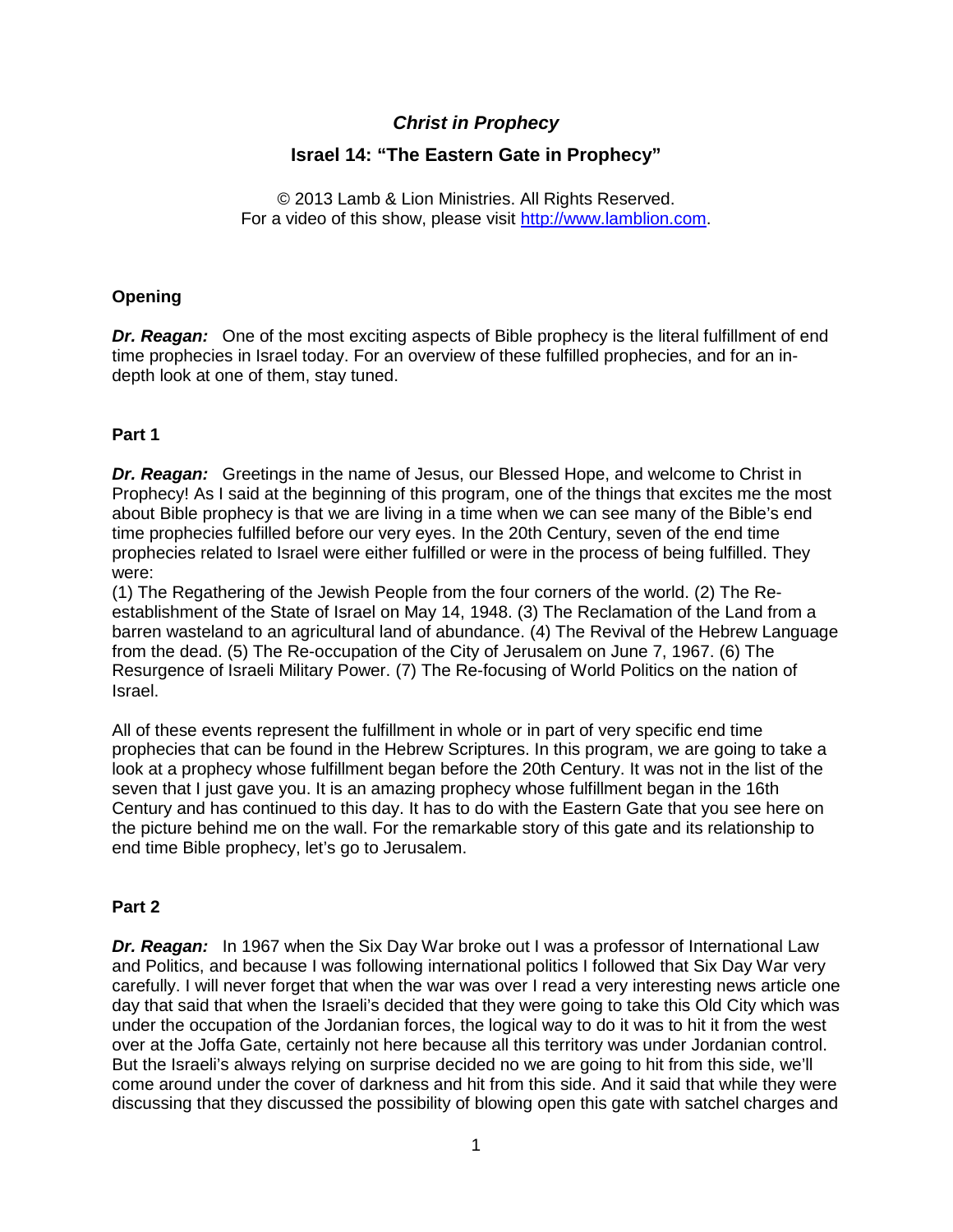catching the Jordanians by surprise. Then it said that when that suggestion was made an Orthodox Rabbi was there who said, "No, you will do that over my dead body because that gate is supposed to be closed until the Messiah returns." Well I had no idea what that was all about folks. I had grown up in a church that did not teach Bible prophecy. I knew nothing about Bible prophecy. So I got out a concordance and I looked up the word gate and I started looking at verses and guess what? I discovered Ezekiel 44 which has a prophecy that says, "This gate is going to be closed, and it will not reopen until the Messiah comes."

Then I got out the Encyclopedia Britannica and I started reading about the Eastern Gate and it said that no one knows for sure why this wall was closed. But the best story is that when these walls were being rebuilt in the 1500's by Suleiman the Magnificence that a rumor swept Jerusalem that the Messiah was coming. And they called the Rabbis in and said, "What does this mean?" "When the Messiah comes He is going to come from the east, He is going to go through the Eastern Gate and He is going to run all of you aliens out and He is going to become the Messiah the ruler over the earth." They dismissed the Rabbis and the order was given, "Seal up the Eastern Gate. Put a Muslim cemetery in front of it, that will take care of the Messiah because He won't walk in a Muslim cemetery and He can't go through a gate that's closed." Well folks that is a special story for me because that is what got me interested in Bible prophecy. I was hooked from that point on. I could not believe that I was seeing a prophecy fulfilled before my very eyes in the  $20<sup>th</sup>$  century at that time. And so I started studying Bible prophecy intently. That is why I call this gate the gate to prophecy as far it concerns me personally.

Let's continue our consideration of the Eastern Gate in Prophecy by going to the pinnacle of the Mount of Olives where we will begin with a view of the Temple Mount from inside the Dominus Flevit Chapel.

#### **Part 3**

I'm standing about halfway up the Mt. of Olives on the grounds of the Dominus Flevit Chapel. I love to come here because of the fact that it has so much significance in the history of Jesus Christ. When Jesus would come to Jerusalem He would always stay in the little town of Bethany on the other side of this mountain. And then He would walk over and probably stop somewhere around here in the morning and pray looking over the city and the Temple, and then go on down to the Temple Mount. During the last week of his life when He made his Triumphal Entry here into Jerusalem He rode into this town on a donkey and He was hailed Hosanna the Son of David. But that same crowd was yelling for His crucifixion a week later. But He is going to return. And His return is going to be very different from His first coming.

Let me just contrast the two for you for a moment. The first time Jesus came He came humbly on a donkey. He is going to return on a white war charger the symbol of a victorious General. The first time He came He came humbly to walk to a cross and die for the sins of mankind, but He is coming back to pour out the wrath of God upon those who have rejected the grace, mercy and love of God. The first time He came He came with eyes filled with tears; He wept at the tomb of Lazarus, He wept over the city of Jerusalem. But it says when He returns His eyes will be like white hot coals of fire because He is coming in judgment. First time He came He was given one crown, a crown of thorns which was pressed down upon His head until the blood ran down upon His shoulders. But when He returns He's going to come back with all the crowns of all the kingdoms of the world. Every time I bring a group up here to this particular spot I give them that teaching and talk about how the second time Jesus comes He is going to ride down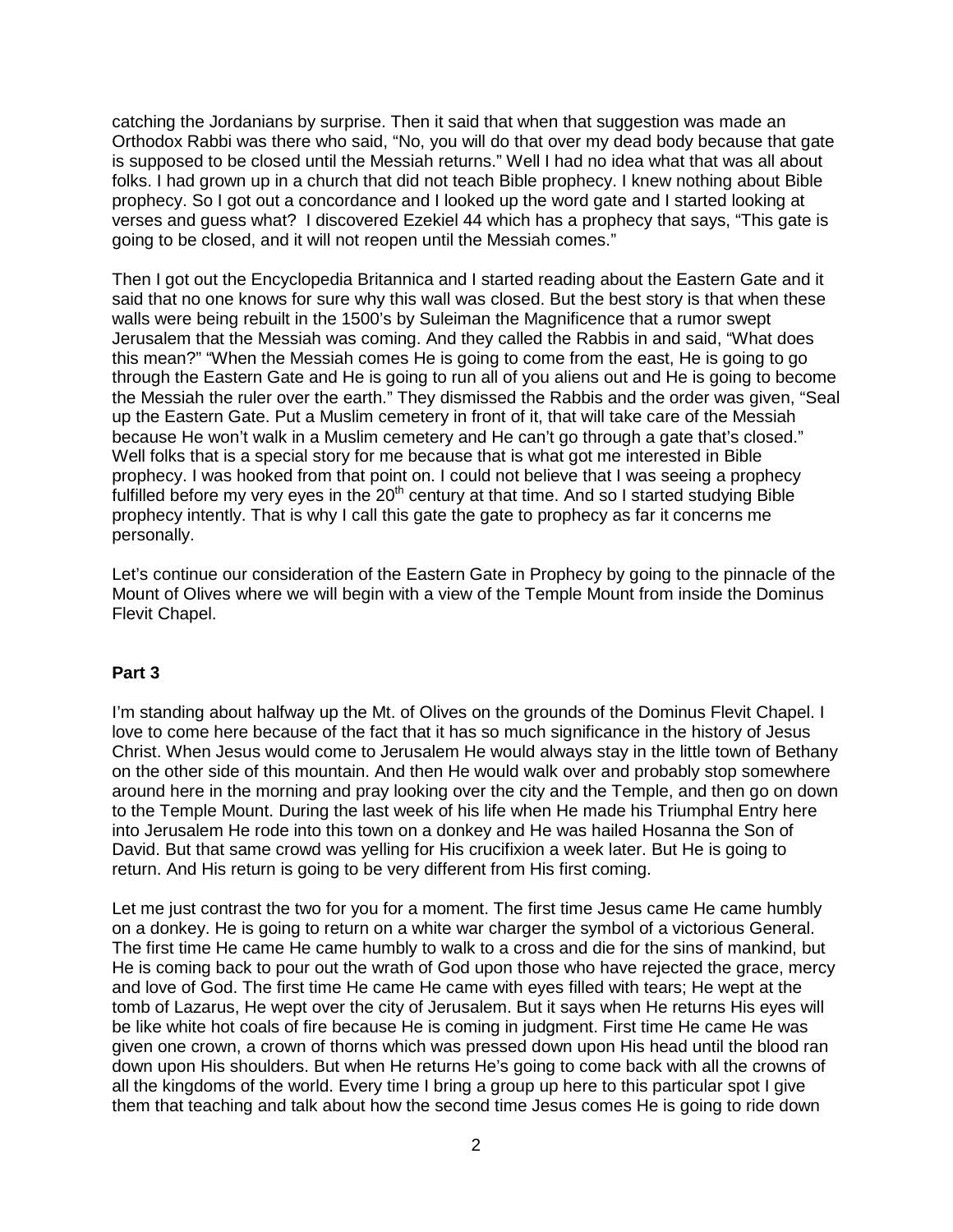into that Kidron Valley and He is going to ride up to that Eastern Gate and it is going to blow open supernaturally as we are told in Psalm 24. He is going to go up on that Temple Mount and He is going to be coroneted the King of Kings and the Lord of Lords.

Back in about 1987 I brought a good size group over here not only to give them a tour of this land. But I brought them over here to attend the International Celebration of the Feast of Tabernacles. About 4,000 to 5,000 Christians a year attend that. I brought that group up here to Dominus Flevit and I presented the teaching that I just gave to you in a more extended form. And then that evening we went to get ready for the final evening of the celebration. They had a special thing for us to do; 4,000 to 5,000 Christians walked around the Old City of Jerusalem. We had bands that were playing, we were singing, we were waving banners, we were waving the flags of our country. We walked around the city to illustrate to the Jewish people that there are Christians in the world who stand behind Israel. And we ended that march around the city by walking up this very steep Mount of Olives. When we got to the top we stood there and watched the sunset over the city. And thousands of pilgrims sang hymns as the sunset, it was a very moving time. One of the persons that we had in our group was a man by the name of Terry Gibson. Terry was a trustee of our ministry at the time, pastor from the Houston, Texas area. When he got back to his room that night Terry was so moved by what he had experienced here at Dominus Flevit and in that march around that city and in that sunset that he experienced over the city of Jerusalem, that he sat down and began to write. He wrote a poem about the Eastern Gate. And that poem has since been published in several books. Here is what he wrote:

There is a gate in waiting In the City of the King It waits above the valley And adorns a tranquil scene

Jerusalem is churning On the north, south and west Yet the Eastern Gate waits quietly Above multitudes at rest

On Olive Mount, I stood one day And viewed this Golden Gate Amid singing saints and setting sun In the spirit was my state

Looking o'er this glorious Gate From atop that blessed mount Two scenes of great events I saw, and I now recount

One scene took place in ages past The other is soon to be In both there was the Son of God And this Gate of Destiny

The first scene was triumphant They hailed Him as a King There were thousands in the valley And "Hosannas" loud did ring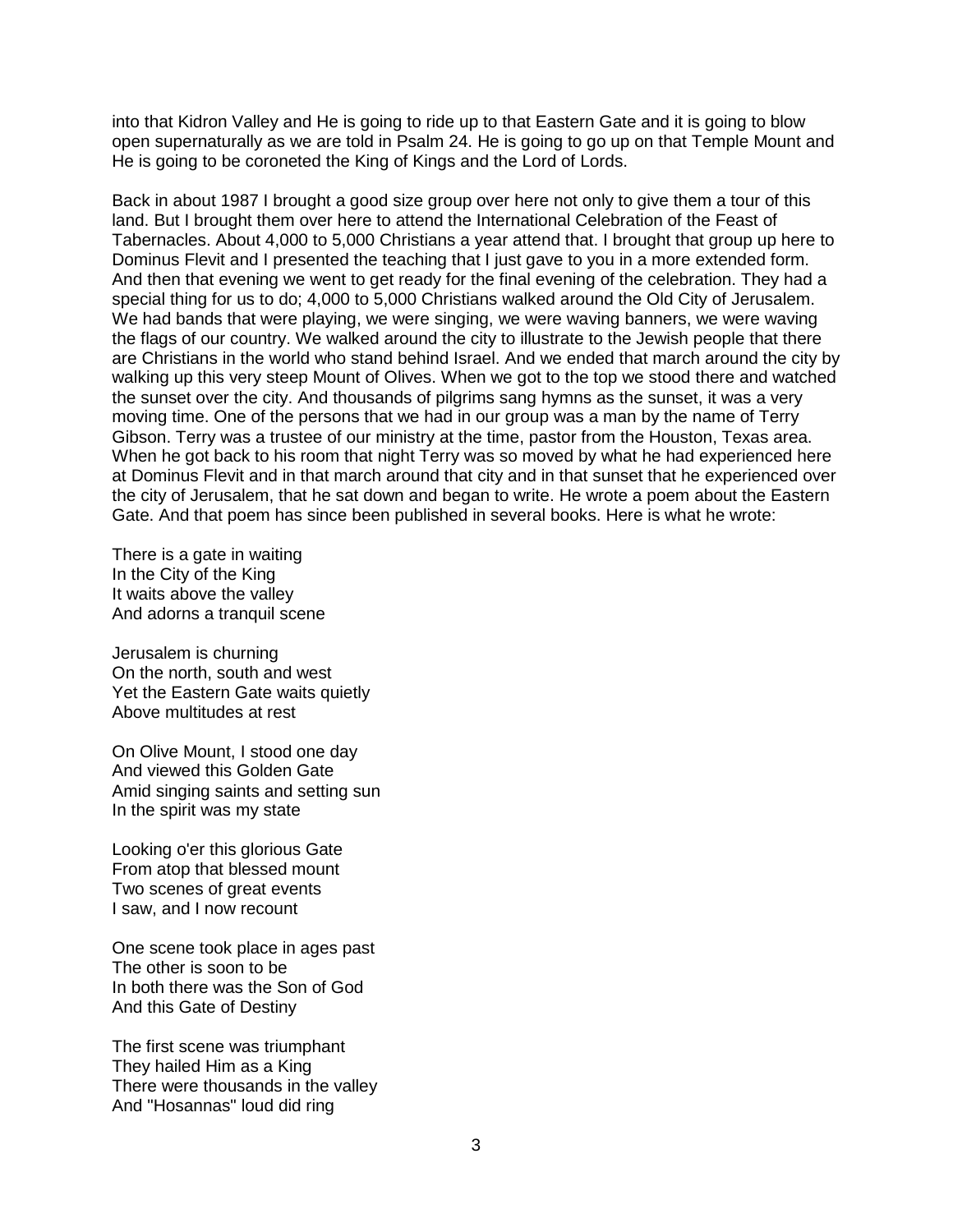Many miracles of greatness Had He done before their eyes Giving sight to the blind Calling forth the dead to rise

His disciples were elated As they joined this happy throng But little did they know That their hopes would soon be gone

So long ago the prophet told That lowly, He would come Riding on a donkey's colt Unbefitting the Righteous One

Yet thousands upon thousands Stood in the valley on that day And up the path to the eastern Gate With palm branches did array

"Save us Son of David" The multitude did cry When suddenly, the crowd did change — And they shouted "Crucify!"

Oh! What price our God did pay While sinners yet were we The mocking ones — The crown of thorns Pierced hands — what agony!

And so the only Son of God Was hung upon a cross He'd come to earth in Godly love To save those who were lost

Then the scene did fade away And another took its place For Jesus had said He would return To redeem mankind's disgrace

On Olive Mount I stood again I viewed the Eastern Gate Yet it was closed, sealed with stone Awaiting a King to coronate

Ezekiel long ago had said The Gate would thus be so Until the Prince returned to earth Then all the world would know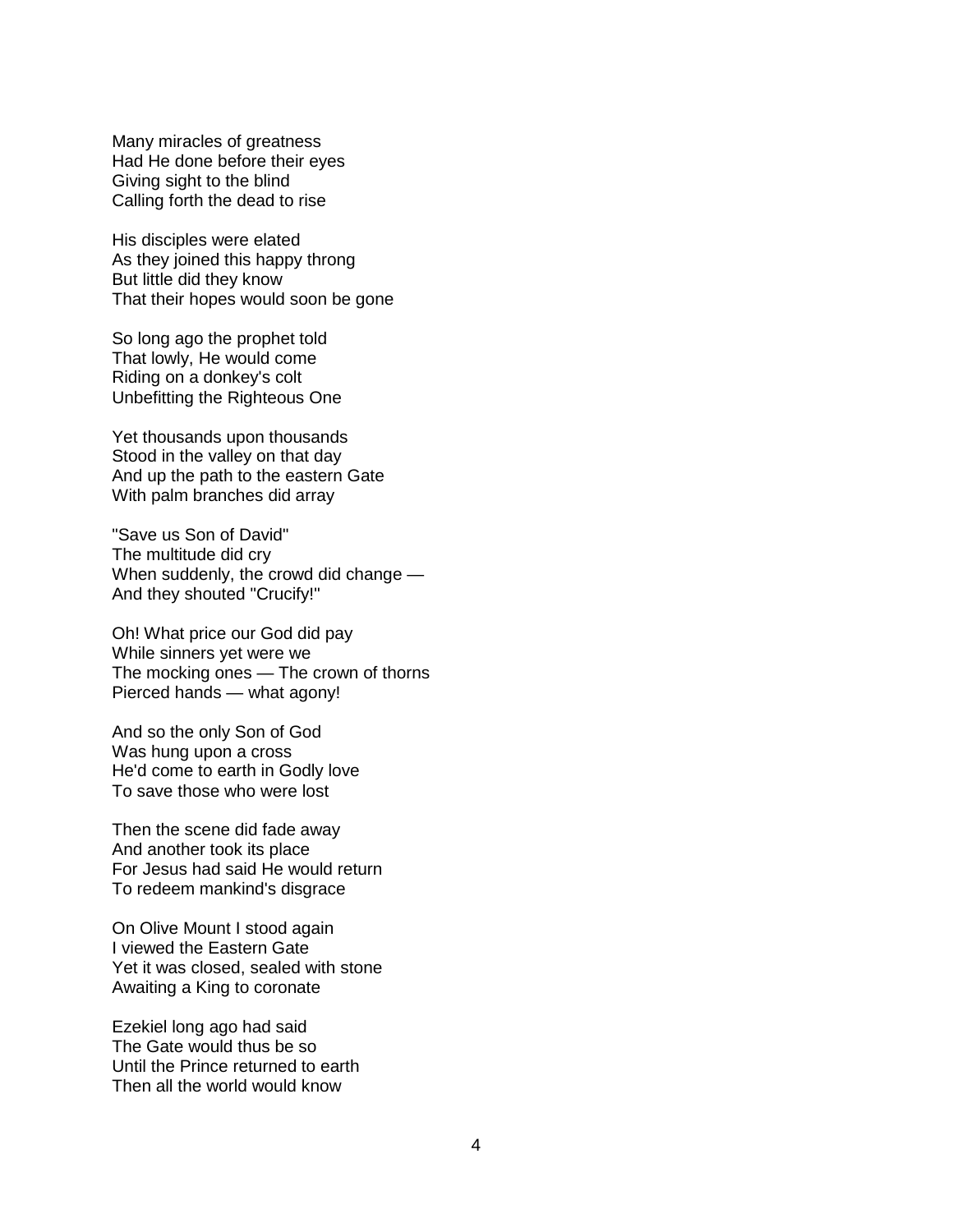Around the city armies stood From nations of the world And smoke and fire were everywhere The armaments were hurled!

Yet the Golden Gate still quietly stood While looking upward it seemed Suddenly the trump did sound It was the coming of the King!

And then I saw the Lord of Lords Descending from on high With multitudes of Heavenly Hosts Behind Him in the sky

He came and stood on Olive Mount And then the earth did shake He spoke and all the armies fell And the evil power did break

Upon a white and valiant steed Down Olive Mount did ride Through Kidron Valley up to the Gate While the Jewish remnant cried

They looked on Him whom they had pierced And grieved as for a son So bitterly they wept in shame Yet with grace He did respond

And all the while the numbers grew Of Angels and the Saints Millions upon millions Joined Him in the ranks

They sang "Hosanna to the Son of David" "Hosanna to the King" Throughout all heaven and the earth The loud Hosannas ring

The Gate in waiting trembled And the stones then blew apart As the Holy One did enter His eternal reign to start

Oh! What sweetness in that Day The redeemed of God shall know From Mount Zion in Jerusalem The living waters flow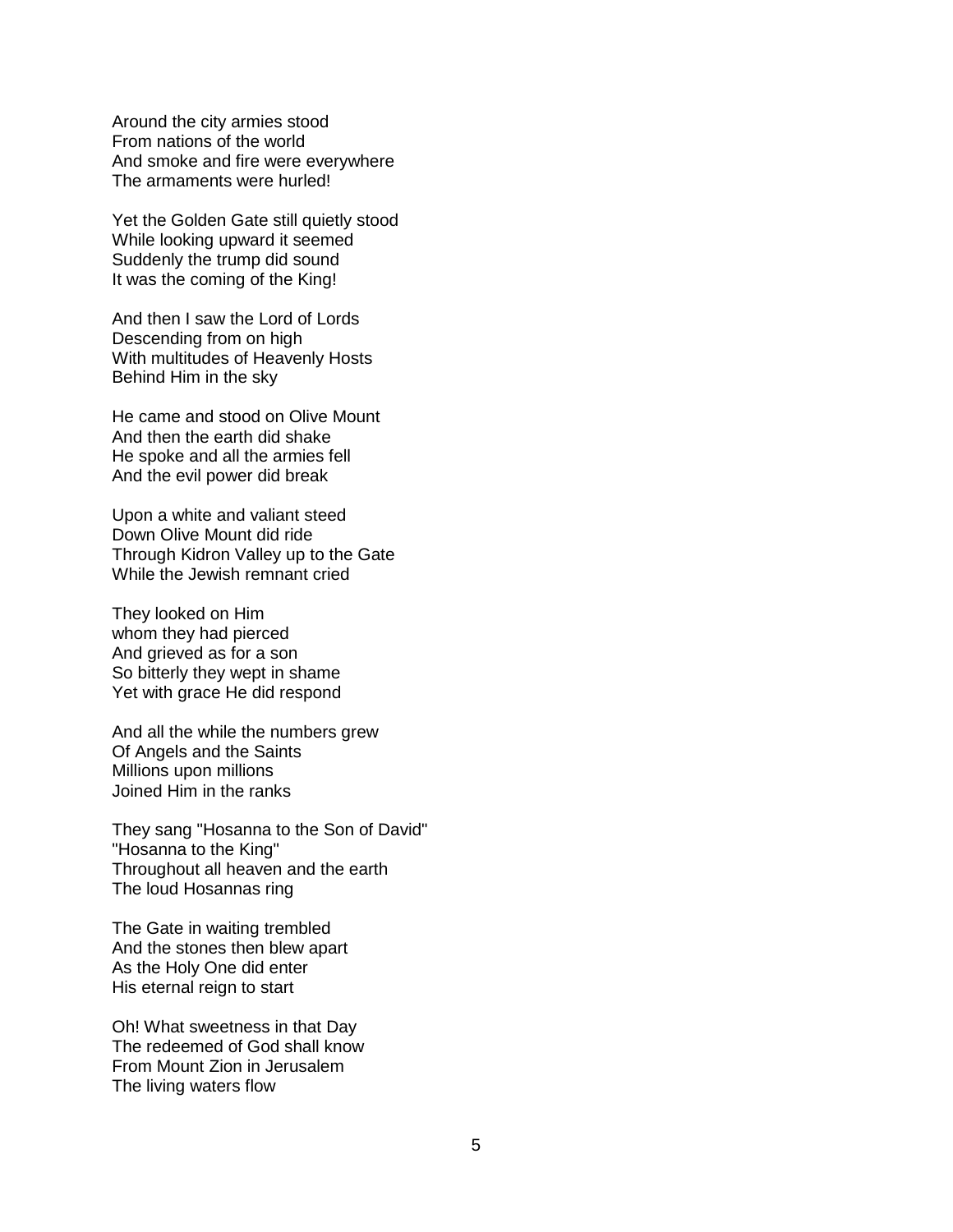Are you yearning for that day When the Lord of Hosts shall come? Or do you flee in fear Before the Holy One?

Call upon His name! Before that coming day Flee into His loving arms He will wipe all the tears away.

#### **Part 4**

**Dr. Reagan:** Wasn't that a powerful poem? You know folks I have read that many times to our pilgrimage groups, and each time, it just blesses my soul.

I want to shift gears here for a moment and point out that the Eastern Gate is not only significant in Bible prophecy, it also plays a key role in a debate that literally rages among archaeologists.

That debate concerns the location of the ancient Jewish Temple. The majority viewpoint today is that the Jewish Temple was located here, on the Temple Mount where the Dome of the Rock sits. Now no one knows for sure where the ancient Temple was located because the Temple Mount is under the administration of Muslims, and they will not allow any excavations.

The main reason this is the accepted position or location is because the Dome sits directly over an out-cropping of bed rock where there is a drainage system for blood. Thus, it is obviously an ancient altar. Those who disagree with this proposed location of the Temple point to the Eastern Gate as evidence that the Temple was really located about 250 feet north of the Dome of the Rock. They emphasize the fact that every year a red heifer was sacrificed on the Mount of Olives over here and then burned to get ashes for the purification of the Temple Mount.

The Dead Sea Scrolls say that when the red heifer was sacrificed, the High Priest stood on the steps of the Temple looked directly over the Eastern Gate to the pinnacle of the Mount of Olives. Well that would, of course, place the Temple to the north of the Dome of the Rock.

Now, those who believe the Temple was located here where the Dome sits, always argued that the Eastern Gate must have been moved to the north, after many destructions of the city of Jerusalem. But in 1969, evidence was accidently discovered that the current Eastern Gate is located directly over the ancient gate. For that story, let's return to Jerusalem.

#### **Part 5**

**Dr. Reagan:** The debate about the location of the Temple relates to this particular gate which is called the Eastern Gate, or the Beautiful Gate, or the Golden Gate. Here's the reason it relates to it. When the Dead Sea Scrolls revealed that the High Priest stood on the steps of the Temple and looked directly over the Eastern Gate to the pinnacle of the Mount of Olives while they were sacrificing the red heifer. Those who believe that the Temple was located at the Dome of the Rock responded by saying, "Well what happened is the Eastern gate was moved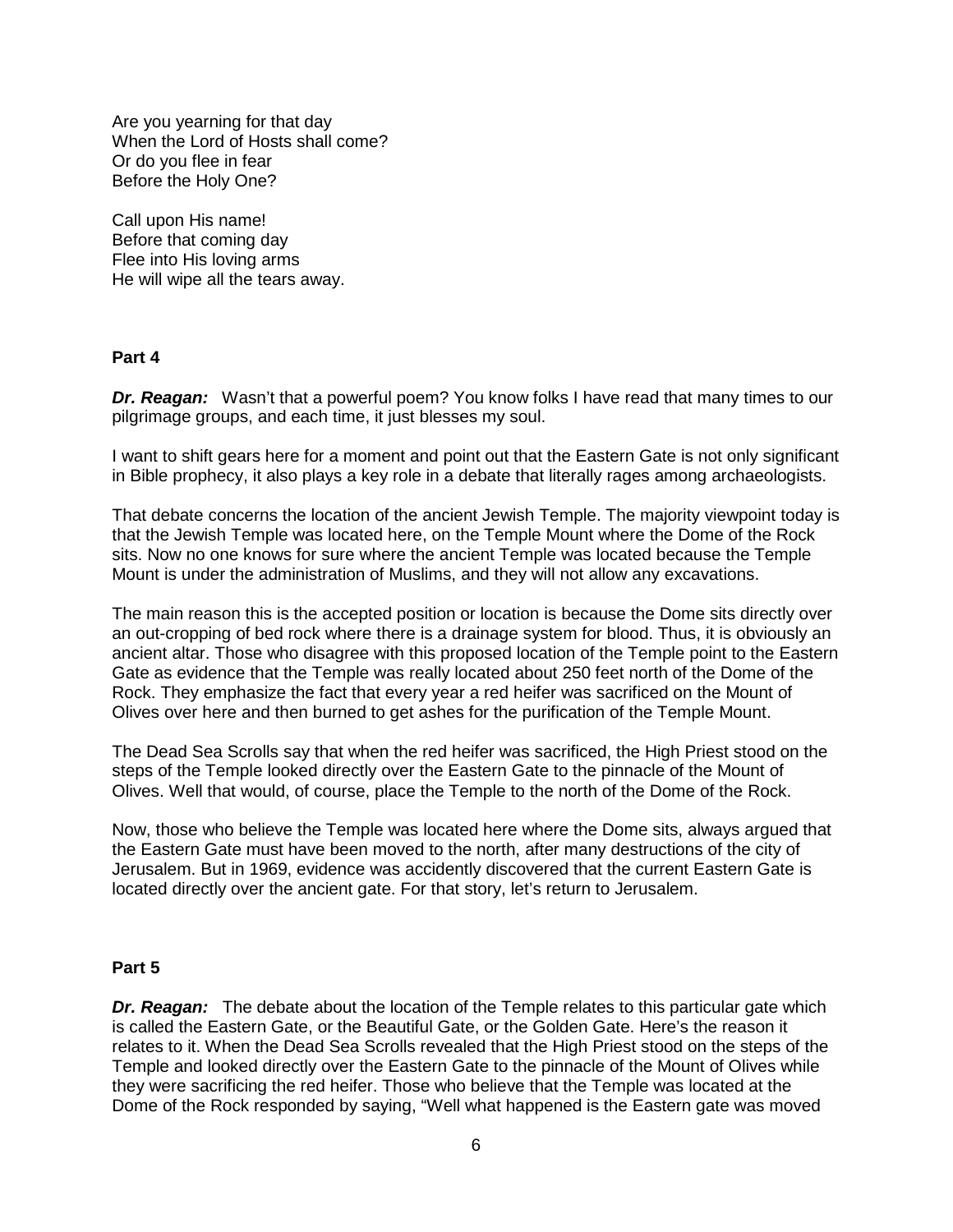north about 250 yards when the walls were rebuilt by Suleiman the Magnificence in the 1500's." But in 1969 an American student named Jim Fleming, who later became a renowned teacher of biblical archaeology, accidently discovered that the ancient Eastern Gate is located directly beneath this one.

Here's what happened: Jim was a student here is Jerusalem in 1969 and he decided to come over here one morning and photograph this Eastern gate. But it had been raining for like 3 days and the ground was very soft, and these limestone coverings on the tombs had absorbed a lot of water and so when Jim got ready to photograph he climbed up on one of those tombs and the limestone gave way and he feel 8 feet into a mass grave. Now I don't know about you, that been me I would have climbed on air to get out. But he realized he had a great opportunity and so he whipped out his camera which had a flash on it, and he started photographing in a circle, just like that. Later on when the film was developed the picture he took looking directly at the wall showed the tops of the arches of the ancient Eastern Gate sticking up above the skulls and bones in this mass grave. So we now know for certain that the Eastern Gate was located directly underneath this one.

Now that we know that the Ancient Eastern Gate was located directly beneath this gate, the argument that the Temple might have been located some 250 feet north of the Dome of the Rock is a much a stronger argument, of course it is not proved but it makes the argument much stronger. If so that means the Jewish Temple could be rebuilt without touching the Dome of the Rock. And the Dome of the Rock would be in the Court of the Gentiles. It is going to be interesting to see how that all plays out.

#### **Part 6**

**Dr. Reagan:** A couple of years ago I had the privilege of interviewing Jim Fleming right here in our studio. I asked him about his amazing discovery of the ancient Eastern Gate, and here's how he described it.

**Dr. Fleming:** I can't take any credit for it. I would like to be able to say after years of study and research I finally found it. It was a heavy night of rain in the spring.

*Dr. Reagan:* This is 1969 now?

*Dr. Fleming:* It is, I was a student in Masters level in Archaeology. And I thought I'd take some pictures of Jerusalem's City Gates. And as I was walking through the Muslim cemetery on the east side of the city I got close enough to look up, I was taking a picture of the arch, and I didn't realize the rain the night before had loosened the stones at the top of a tomb there.

*Dr. Reagan:* Yeah, limestone absorbs water.

*Dr. Fleming:* Well, and it was pretty heavy rain too. But just as I went click, the tomb collapsed, so the actual phrase need to be, stumbled upon…

*Nathan Jones:* There you go that sounds better.

*Dr. Fleming:* ….discovering the Eastern Gate.

*Nathan Jones:* You fell into this tomb?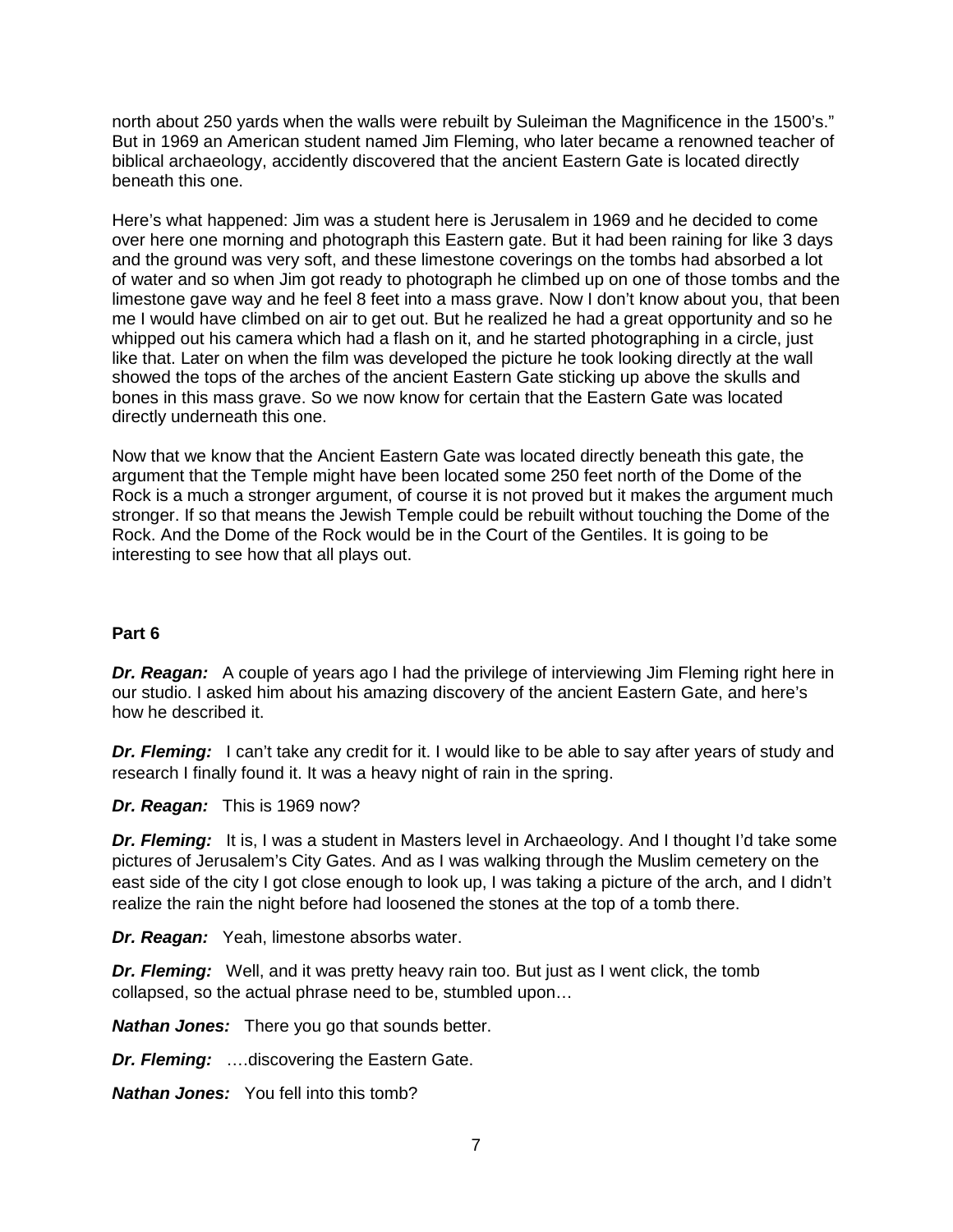*Dr. Fleming:* Yes, and those that know me well think I landed on my head, but no. Fortunately enough stones fell in with me that I could stack them up, climb on it, jump up, and chin myself and get out, because it was nowhere.

*Dr. Reagan:* How far down did you fall?

*Dr. Fleming:* It was an 8 foot drop.

*Dr. Reagan:* 8 foot.

**Dr. Fleming:** And it actually was a mass burial grave. There were 46 skeletons. Actually I didn't count them right away that was after I found out there was enough stones to get out and there wouldn't be 47 skeletons.

*Nathan Jones:* There are bones all around you, when you were down there?

**Dr. Fleming:** Probably it had been some disease. I would guess by, there was still some cloth and some cartilage, I would guess it was about 100 years previously, that that burial had been put there. There were not records for that particular grave.

*Dr. Reagan:* Did you realize immediately the opportunity you had?

*Dr. Fleming:* Well, as my eyes got used to the dark, I could see beyond the skeletons the back wall of the tomb was the earlier wall, the same line as the one we looked at for Dr. Reagan's introduction, continued 8 feet below ground. And what was amazing is completely preserved stones in nice wedge shape of the top of an earlier gate, meaning that gate is fully preserved.

*Dr. Reagan:* Do you have any evidence of this? Did you photograph it for example?

**Dr. Fleming:** Fortunately not only did I get a picture or two but they came out, because an uncharacteristic Middle East efficiency when I brought my archaeology teacher back the next day after class they had already cemented over the tomb.

## *Nathan Jones:* No, really.

*Dr. Fleming:* And it is because it is a Muslim cemetery, a sensitive place, so I was glad the picture came out. My archaeology teacher, Dr. Kohavi didn't seem that impressed. I think he thought I had landed on my head, until back in these days it was slides you know it took a while to get the picture developed and back, until he saw the picture, and then we realized, that yes. And the spring of that arch coming up is exactly under the left hand arch today which means that the present gate preserves what was probably two arches, because it is the first quarter of that semicircle, exactly below the first quarter of the semicircle above.

**Dr. Reagan:** You know I guess it really wasn't too surprising to find the ancient gate directly below the current one because in most of the excavations in Israel don't they find that they built right on top, and the gates were right on top of each other.

*Dr. Fleming:* Gates have good memories.

*Dr. Reagan:* Yes. There is a reason for putting a gate where you put a gate.

*Dr. Fleming:* And yes, that is usually a road to an important site, like Joffa Gate, or Damascus Gate. And so they tend to be in the relative same part of the wall. What is remarkable is that it is exactly under it, and that this earlier gate is well preserved.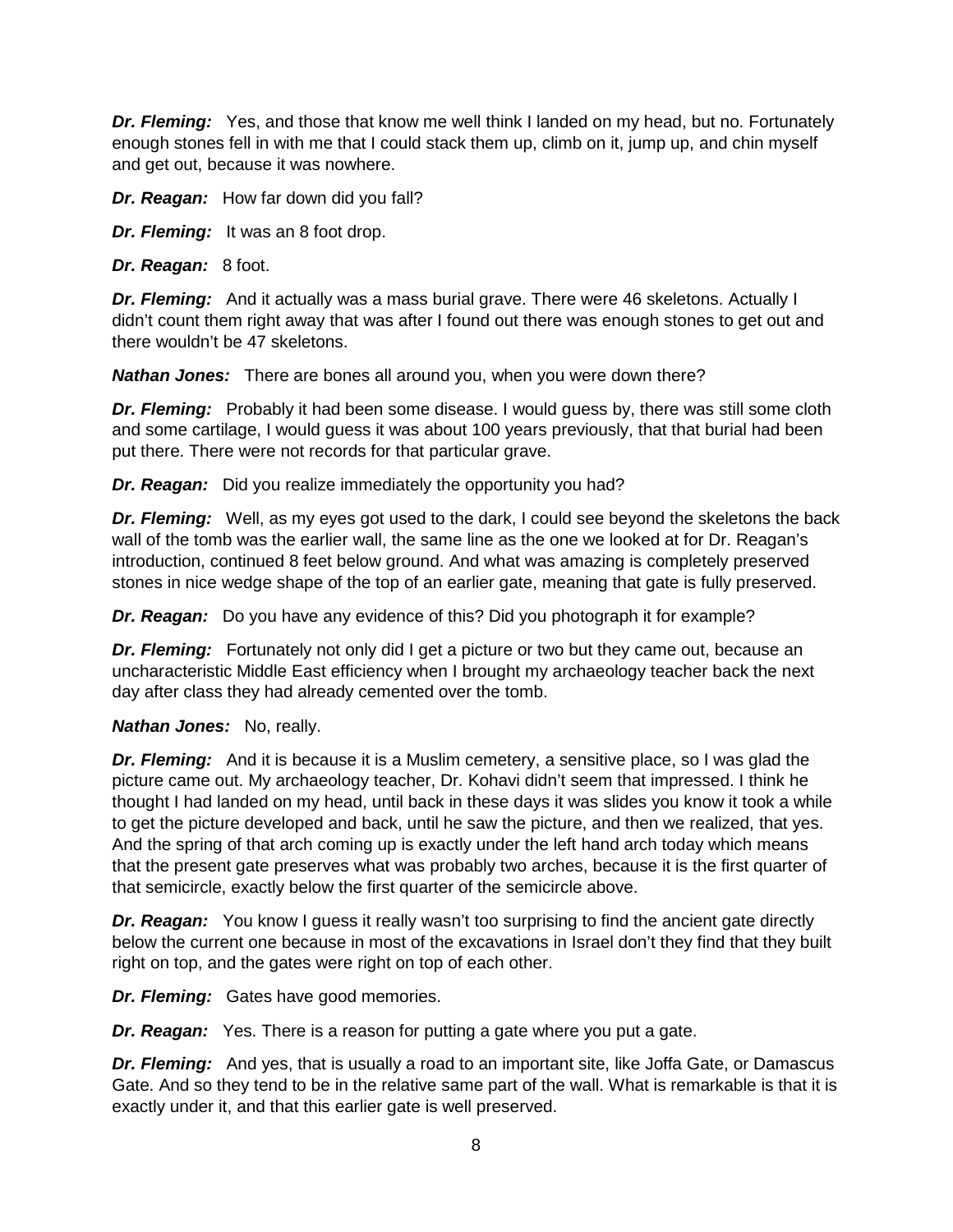*Dr. Reagan:* I know some questions that are in our viewer's minds who don't know anything about this part of the world. That one thing would be: How do you end up building gates on top of a gate, are you talking about debris piling up or something? What is going on here?

*Dr. Fleming:* Yes, you tend to have dumps outside the city. So outside the city wall builds up and so cities need; and the closets we get to that in the US is a new layer of asphalt in front of the house. But in ancient times cities getting higher because the city is getting higher.

*Dr. Reagan:* But this was particularly true of the Temple Mount, because when for example when they destroyed it, when the Romans destroyed it for example, and well even when the Babylonians did, they pushed debris off the Temple Mount and it built up, and built up, didn't it?

**Dr. Fleming:** Picture the Temple is on the eastside of the city, and when the Romans cleared it after 70 AD destruction to build a temple to Jupiter they couldn't dump debris north, west, or south because that was still city. But on the east was a steep slope in the Kidron Valley. So the eastern side of the city became a dump.

## **Part 7**

*Dr. Reagan:* Isn't archaeology fascinating? I love the way it consistently affirms the historical accounts contained in the Bible.

As we conclude this program about the Eastern Gate, I want to point out that the discovery of the ancient Eastern Gate has not settled the location of the Jewish Temple. The debate rages on.

One question that arises is this: If the Temple really was located to the north of the Dome of the Rock, then what in world is the altar that is under the Dome of the Rock? You know the Bible gives us a clue in 1 Kings 18 and 2 Chronicles 7 where we are told that Solomon had so many animals to sacrifice on the day of the dedication of the Temple that he built a special altar in the middle of the Temple court. Perhaps the altar under the Dome was that altar. We will never know for sure until there is an opportunity to excavate the Temple Mount. And as I said before, that is not possible because, even though the Israelis have sovereignty over the Temple Mount, they allow the Muslims to administer it, and the Muslims will not allow any excavations. And the reason they refuse to allow excavations is that they take the position that no Jewish Temple ever existed on the Temple Mount! And thus they do not want archaeologists to dig up any proof of the Temple's existence.

Incidentally, their rejection of the existence of a Jewish Temple is a new position for them because that was not their attitude prior to the Six Day War when the Jews regained control of Jerusalem for the first time in over 1800 years. Here is a copy of a pamphlet printed by the Supreme Muslim Council in Jerusalem in 1924. It is a guide to the Temple Mount. And on page 1, there is this comment, "This identity with the site of Solomon's Temple is beyond dispute. This, too, is the spot, according to the universal belief, on which 'David built there an altar unto the Lord, and offered burnt offerings and peace offerings.'" And so, despite all their current propaganda about there never being a Temple on the Temple Mount, one of the Muslim's own official publications says otherwise.